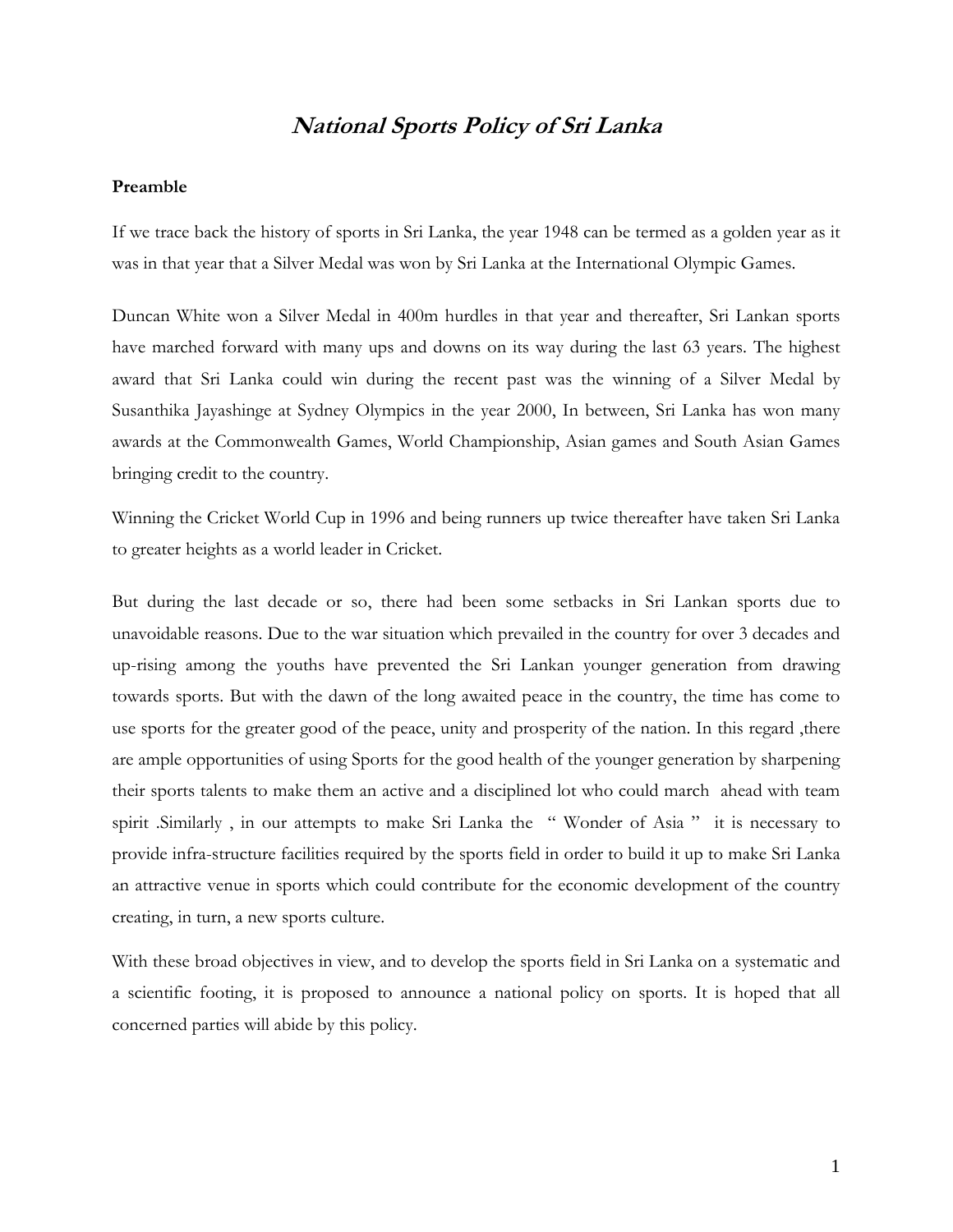It is proposed to develop many varieties of sports in Sri Lanka to make sports an active contributor to the economic development of the country. Sports could also be used for the development of tourism as especially the international fame and recognition achieved in cricket can be used for this purpose. Similarly golf, surfing and water sports have ideal opportunities and possibilities in Sri Lanka. In addition, motor racing, hill climbing, beach games and horse racing could be promoted in a big way and developed to attract tourists.

Another aspect is the development of sports related industries with the use of our raw material and talented craftsmanship Sports equipment which are in great demand and tools which have a ready market could be easily manufactured in Sri Lanka, having encouraged prospective investors to undertake their production.

We also can develop the human resources relating to sports so that they can work as in international trainers and sports instructors. There are ample opportunities in Sri Lanka to develop those activities.

The favourable climatic conditions prevailing in Sri Lanka could be used to make the country an International Training Center in sports for overseas sports persons throughout the year.

In this task, sports should be treated as a beneficial economic activity which requires analysis and provision of related support.

With these broad concepts in view and in consideration of all the above factors, it is proposed to declare Sports Policy for Sri Lanka to develop the field of sports on a systematic and a scientific footing. Accordingly, it is hoped that all parties connected to sports will act in terms of proposed sports policy.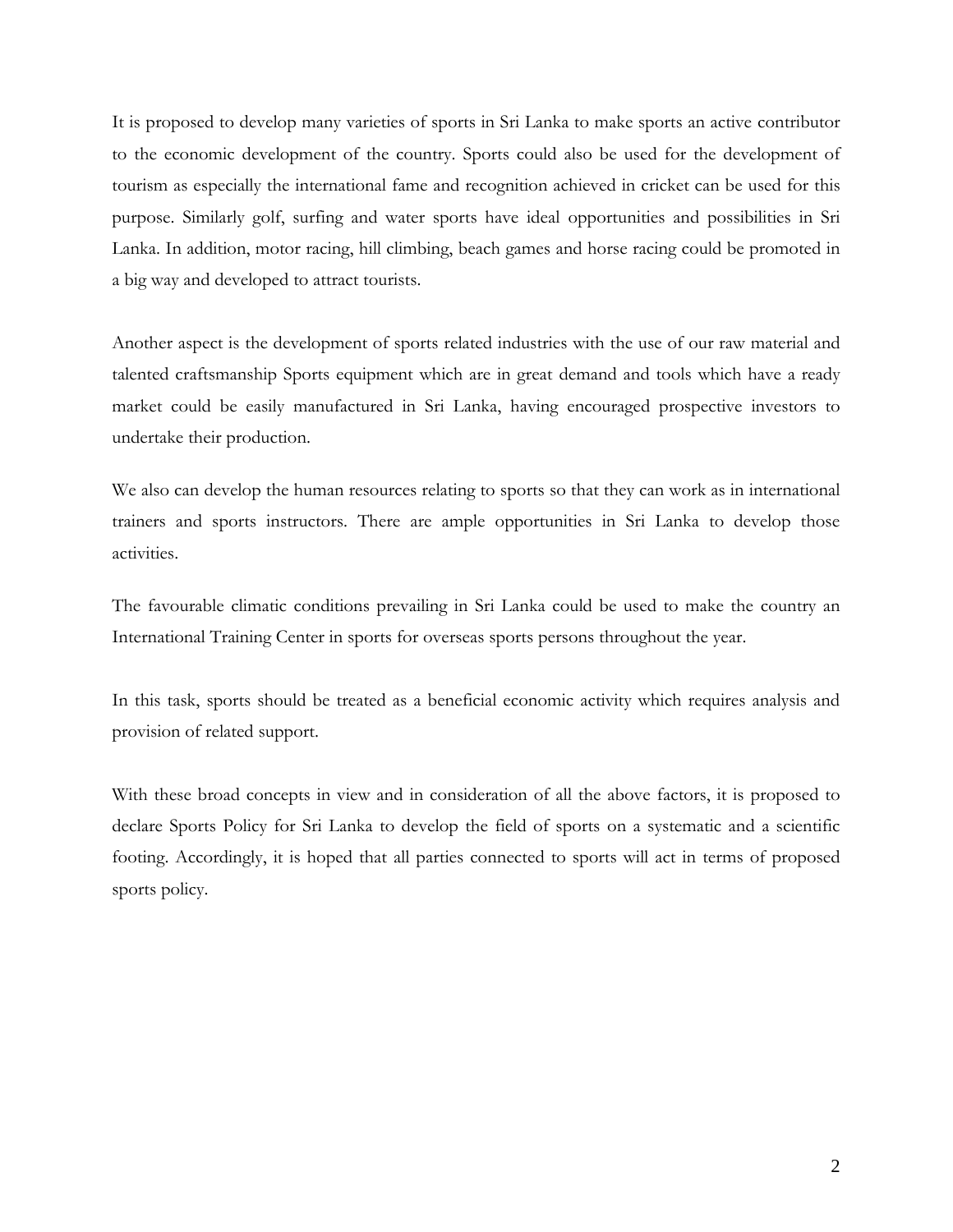## **Vision**

**Sri Lanka to be the strongest Asian Country in sports**

# **Mission**

# **To be a nation of champions in sport In a healthy, disciplined, unified and prosperous society**

# **Goals:**

- 1. To make Sports an integral part of Sri Lankan Culture and Society.
- 2. To utilize Sports to enrich the quality of life, physical wellbeing and health of all Sri Lankans.
- 3. To provide knowledge, access and the opportunity for everyone to participate in Sports and enjoy its benefits.
- 4. To make available resources and appropriate infrastructure for the overall development of Sport.
- 5. To assist every Sri Lankan to achieve optimum potential in Sport and ensure that Sri Lanka's international image as a successful sporting nation is both viable and sustainable.
- 6. To develop a Sports Industry in Sri Lanka, create new employment and contribute to the promotion of economic growth.
- 7. To utilize the field of sports as one of the main foreign exchange earner of Sri Lanka.
- 8. To bring peace and communal harmony through the sports.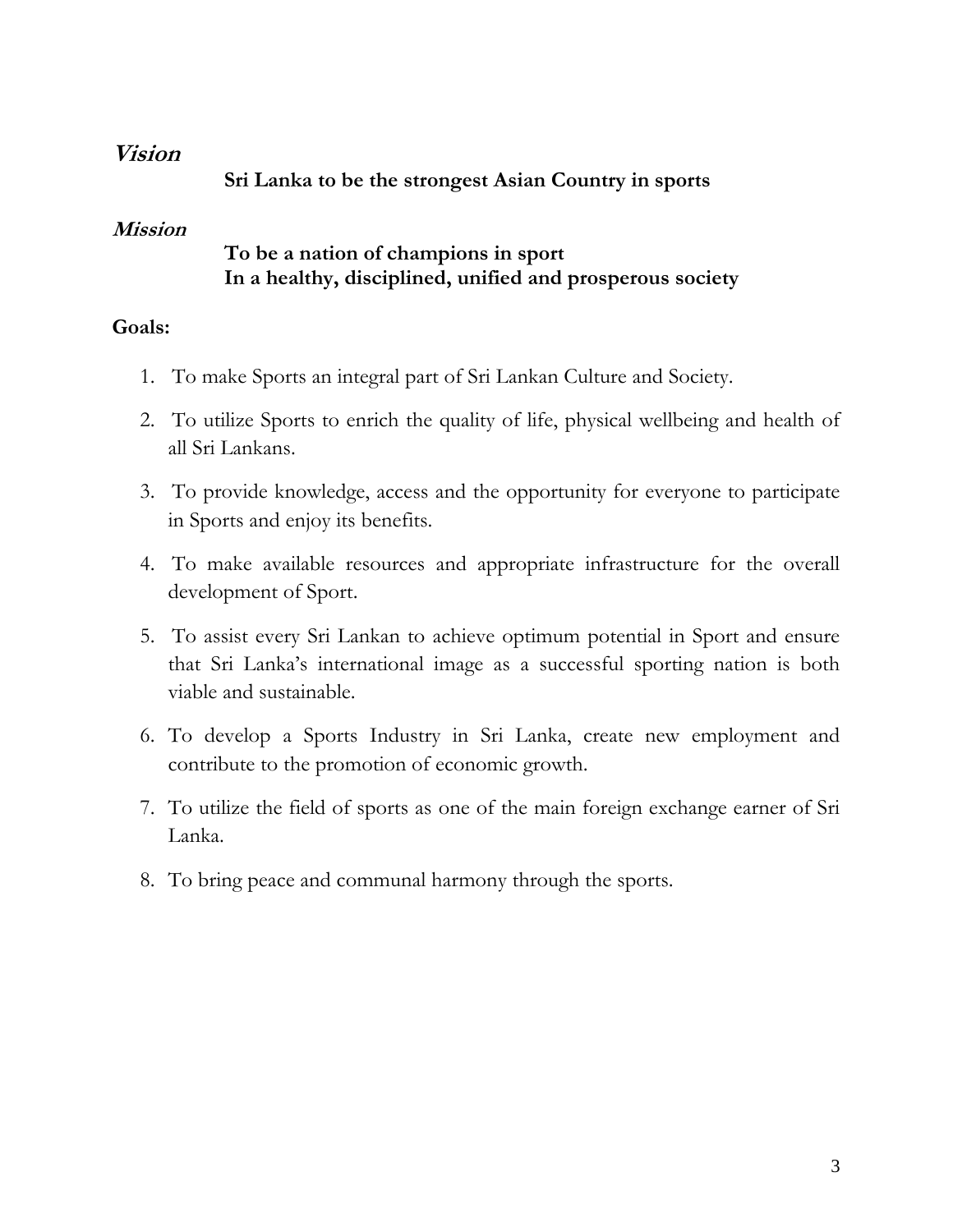### **Prime Elements of the National Sports Policy:**

#### **1. Every citizen is a Sportsperson**

**Providing every Sri Lankan with knowledge of the values and benefits of Sports and access to sport facilities and programs so as to achieve high rates of mass participation in recreation and sports throughout the country.** 

Creating an interest in sports among the entire population, particularly the young people to ensure their improved physical and mental health throughout their whole life, embracing the qualities of discipline, team spirit, leadership and living in harmony with fellow citizens in a nation united and striving to maintain the highest standards of human values and endeavour.

#### **2. New Sports Culture Encouraging the establishment of a "Sports Culture" in Sri Lanka**

A new culture is born through the thinking and actions of people. A sports culture is to be established by encouraging people to adopt sport as an integral part of their lives.

#### **3. Priority for Good Health**

## **Encouraging the implementation of better physical health programmes covering all aspects of the society.**

In creating a healthy nation, highest priority to be given for the improvement of health and physical fitness of all citizens. In doing so, participation in sports and physical fitness programmes on a wider scale should be encouraged paying special attention for the consumption of local nutritious and a balanced diet which would eventually create a healthy nation with increased productivity.

#### **4. Sports for Recreation**

**The attraction of individuals and groups to participate in recreation is a means to attract them to mass participation in Sport and provide them a pathway to achieve higher levels of skill in more intense physical activity and if desired, to engage in competitive sports.** 

Since Sport follows established structures and conforms to rules and regulations, it is necessary to promote recreational activities solely to attract individuals and groups to take up participation in physical activity. This serves as a low level entry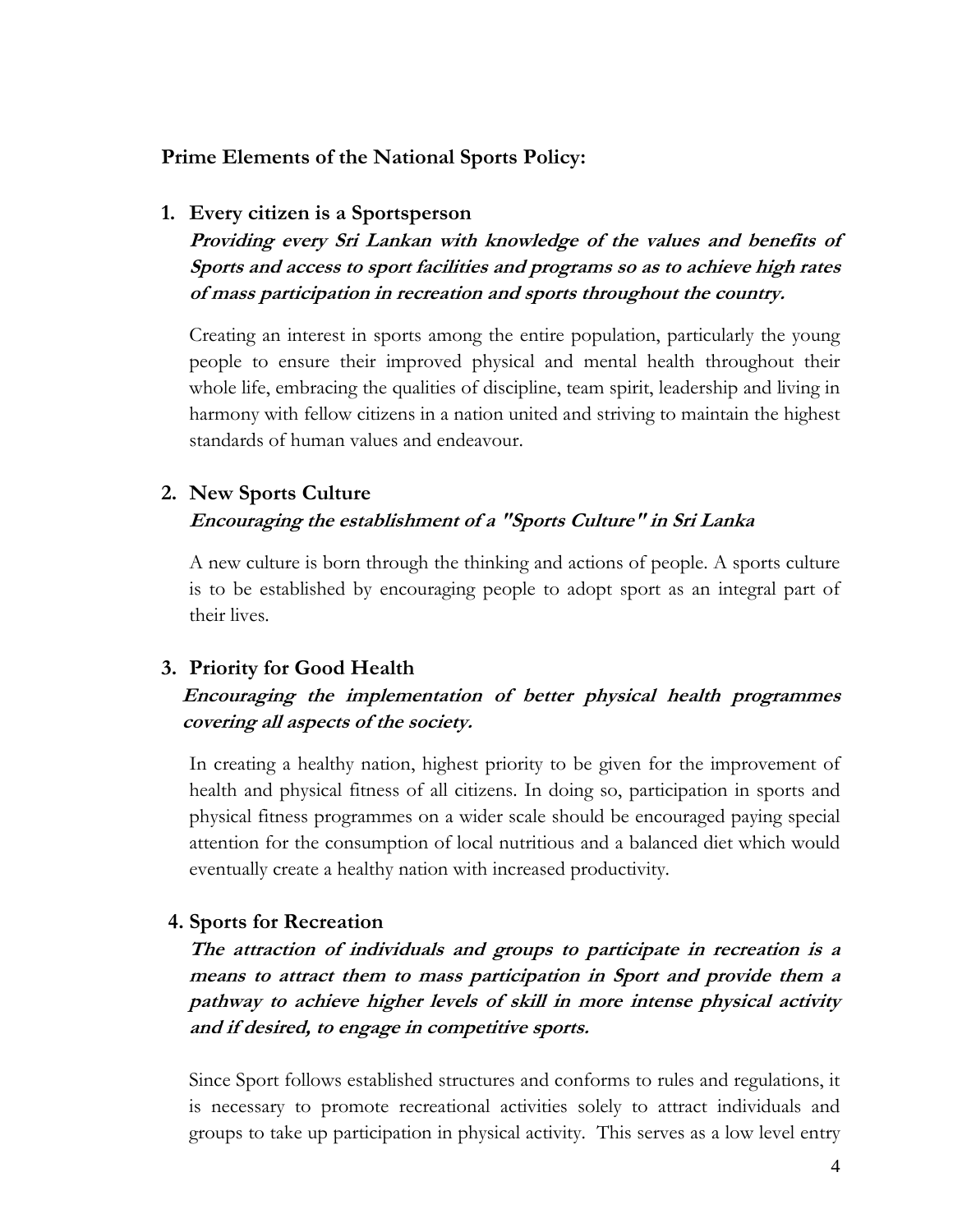point to organised sport activity, thereby providing a pathway to achieve more advanced competencies and skills and increase the number of sportspersons registered for training in competitive sport.

# **5. Sports for Peace and Development Giving priority to Sports for sustainable peace and social development.**

Acknowledging that Sports has the potential to unite people, break down racial and ethnic barriers, eliminate discrimination and build stronger, healthier and happier communities, Sports will be used to accelerate and enhance the socioeconomic development of Sri Lanka.

## **6. A Bright Future for the Sportive Youth**

**Encouraging groups of youth to take up sports, guiding them to the betterment of their physical and mental health and the development of their productivity, particularly as they form the future of the country.** 

As the future of the country depends on the younger generation, priority should be given to utilise Sport to engage them in meaningful activity, to equip them with knowledge to assume responsibility for the maintenance of good health throughout their future lives, provide them skills through sport to be gainfully employed in the workforce, to achieve higher work outputs and to live in harmony with their fellow citizens for the greater good of Sri Lanka.

## **7. Identification of talented sportspersons**

## **All school children and youth should be assessed to determine the potential they have for achieving high performance in Sport.**

It is important to subject all children and youth early to both, the established (a) subjective and (b) objective talent identification methodology to determine their true performance capacity and potential to achieve elite levels at major competitions.

## **8. From School to Sports**

## **Giving priority for sports education, training and physical health within the school curriculum.**

In giving children an all round and balanced education, priority should be given for conducting a comprehensive physical education program in schools so that all necessary physical features and skills are developed, academic performance in the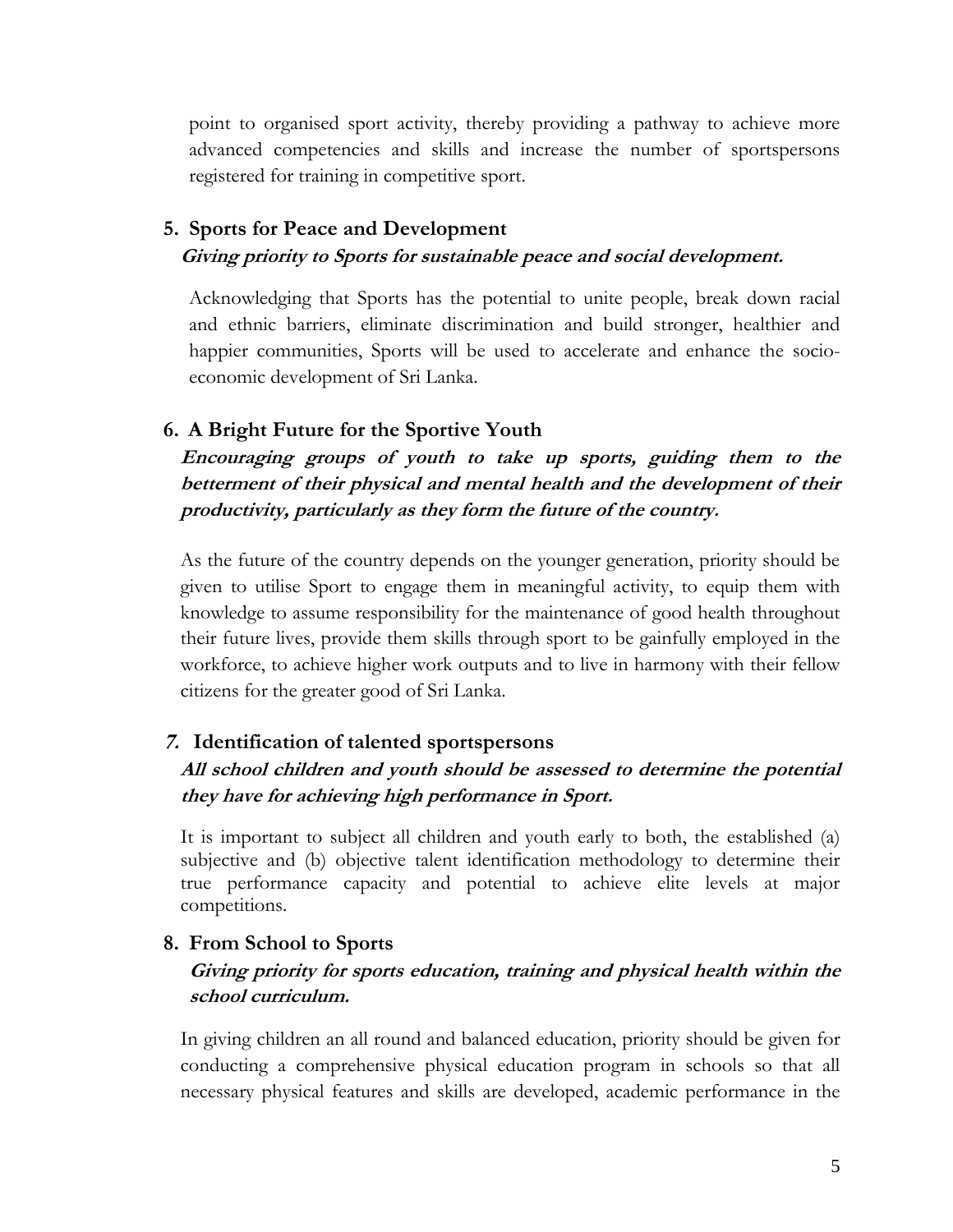classroom enhanced and a foundation upon which mass participation in sport is built.

**9. Sports clubs for Villages**

**All aspects of sport should be developed and taken to Grama Niladhari and Divisional Secretariat levels so that the whole country benefits from rare and specialist knowledge, expertise and experience found only in Colombo or other parts of the country.** 

A network of agencies and officials must be established with systems and processes put in place for the dissemination of knowledge, expertise, experience and resources from one place to all others so that the entire population of Sri Lanka is serviced and benefits from the investment made in sports.

## **10. Assistance to Sports Clubs**

## **Strengthening Provincial and National Sports Associations must be encouraged by the creation of more sports clubs located throughout the country.**

Activity aimed at developing mass participation in community level sport must be consolidated by establishing pathways for new athletes to either strengthen existing clubs or support the creation of new clubs so that membership in all Provincial and National Sports Associations is increased.

## **11. Worldwide knowledge in Sports**

**Creating opportunities for sportspersons to gain access to new foreign training methodology, sport technology and specialist knowledge in all applicable fields must be pursued to enable them to compete on equal terms with overseas athletes at major international competitions**

The acquisition of the latest technical knowledge, training methods and other expertise is important to win at international level sports events. Sportspersons should be assisted to gain access to all necessary resources whilst at the same time continually up-skilling local experts and building human capacity in Sri Lanka to conduct research and develop necessary expertise on its own at future points of time.

### **12. Women to the forefront in sports Providing opportunities for women to engage in sports**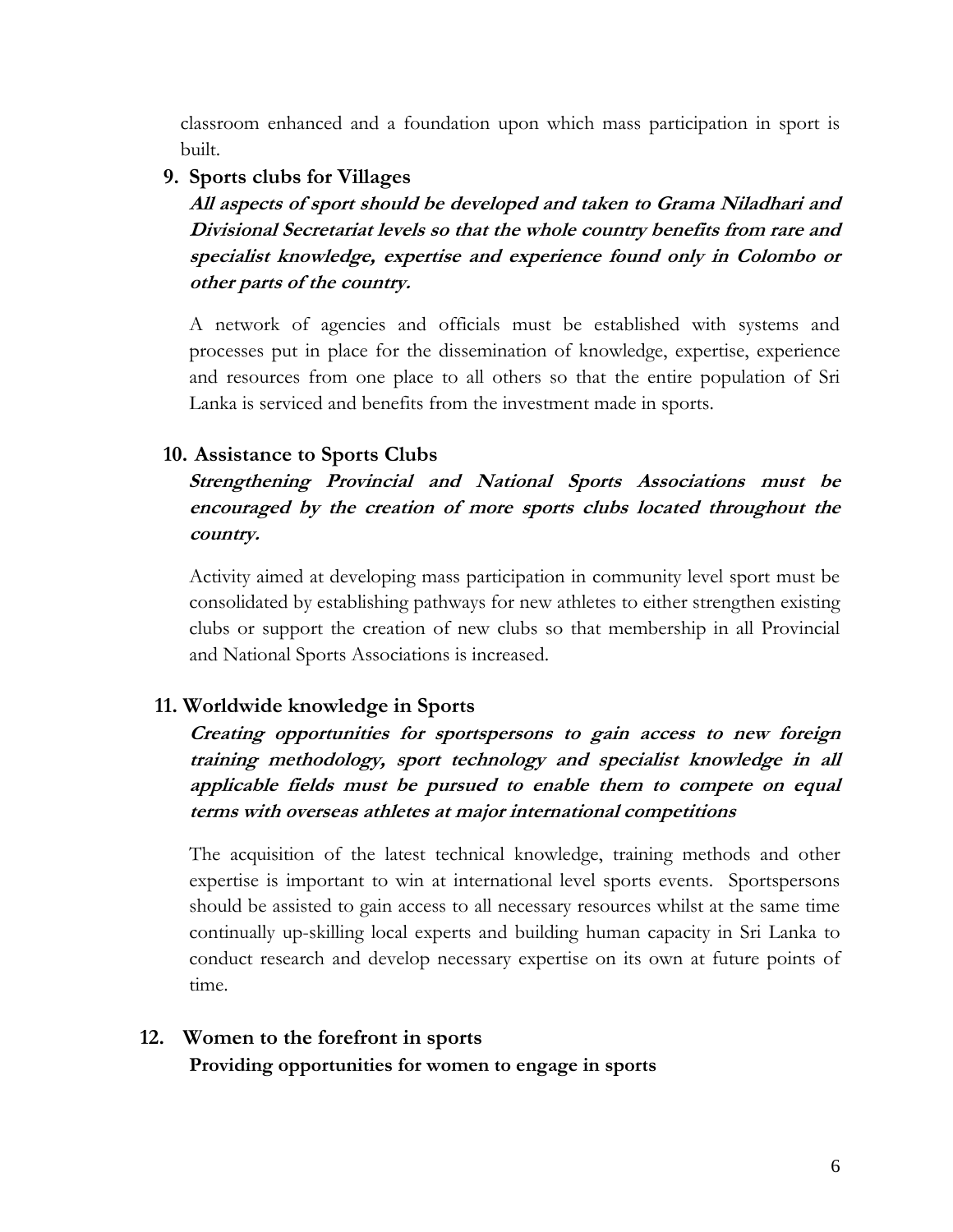The importance, value and benefits of participation in Sport should be illustrated to all women and steps taken to provide them access and opportunity to participate in sport for their own physical wellbeing, enjoyment and if applicable, achievement of the highest level of performance at major sporting events. It is also important to increase the percentage of female athletes in the Sri Lanka Team participating at major events such as World Championships, the SAF, Asian, Commonwealth and Olympic Games.

## **13. Mature aged participants in sports Providing opportunities for older age people to engage in sports**

As people age, they are more prone to illness and need family support. Organising sport activities for retirees and mature aged persons helps them not only to delay the onset of common illnesses that cost themselves and Government money but also to increase mass participation in sport with their direct involvement, usually at non-peak times in sports facilities. There are several Masters level competitions and this is known to deliver an economic benefit of the host location.

### **14. Persons with Special needs to the forefront in Sports**

**Encouraging persons with special needs to take part in sports for the development of their mental and physical health, recreation and personality development.**

Persons needing special attention due to natural causes or social calamities should be treated as an important section of the society and hence it is necessary to encourage them and provide facilities for them to engage in sports as a means of enjoyment, recreation, personality development and excellence at sporting competitions. Thus, they will form an integral part of the community. Sports bodies must establish mechanisms to integrate disabled persons in their mainstream activities.

# **15. A strong Sports Organisational Network through Institutional development**

**Establishing and streamlining the legal framework of sports Association development of management structures and sports programs.** 

It is important to strengthen the legal, governance, management and operational aspects relating to Sports Institutions and agencies so as to ensure that they are dynamic, responsive and efficient in sport development, keep abreast of modern social trends and deliver their target outputs efficiently. To ensure accountability,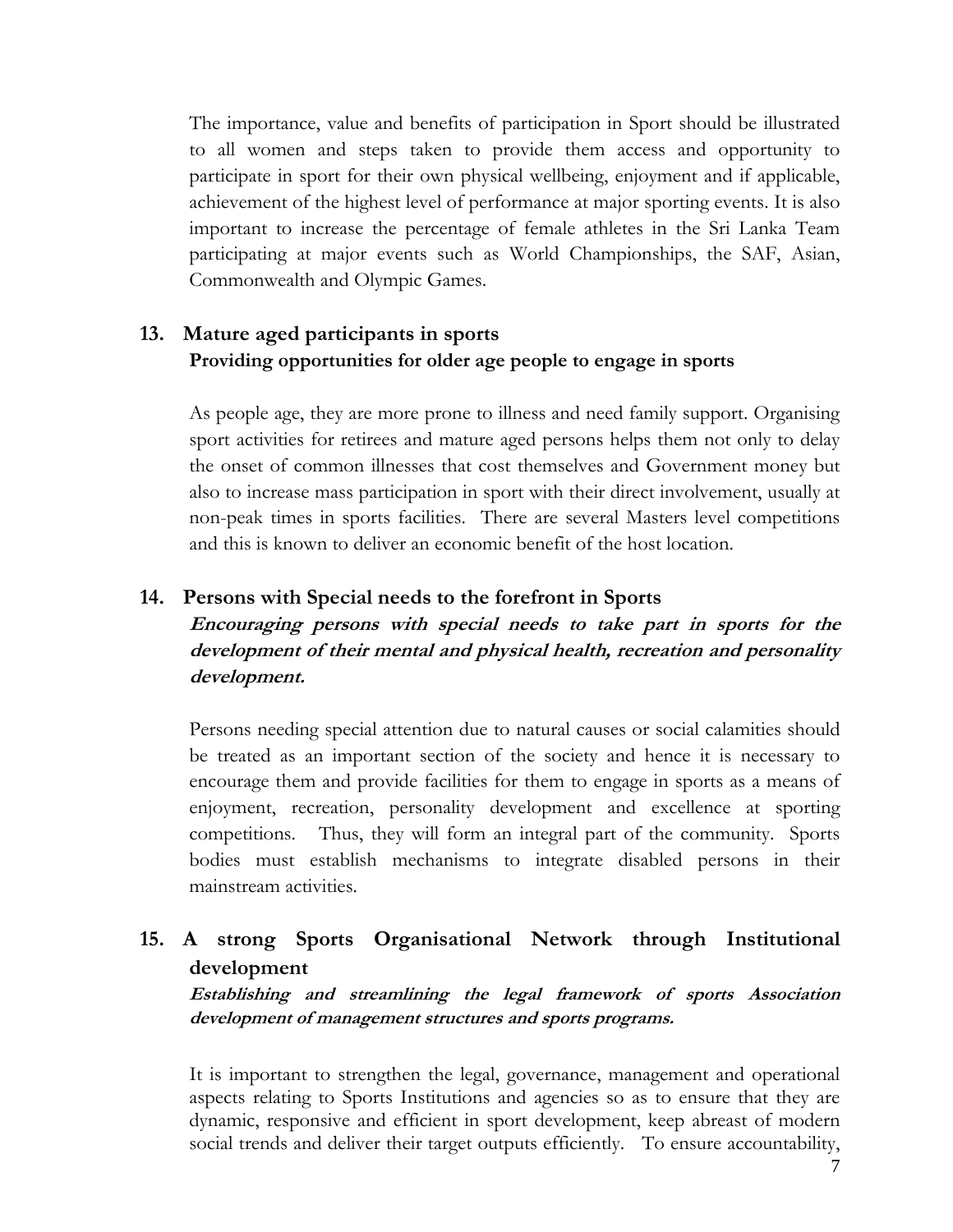action should be taken to ensure good governance, transparency in all activity and decision making and productivity in all institutes concerning sports with special emphasis on respect for law and decorum. A mechanism also needs be established to ensure uniformity and collaboration between the various agencies involved in the administration of sport.

## **16. Independence of Sports Organizations**

## **Creating the environment necessary to ensure the independence of sports organization.**

It is necessary to introduce legal provisions to ensure the election of independent persons to the sports organizations

# **17. A collective Approach for the Development of Sports**

### **Taking action to develop sports through a coordinated approach by government and provincial council ministries in charge of sports.**

It should be mandatory to implement a coordinated approach by all institutes dealing with sports in government and provincial councils and plan out sports development programs to include all national sports associations, provincial, district and regional level sports organisations in this program. A National Strategic Plan for the overall development of sports should be established and followed by all identified stakeholders.

## **18. Sports Facilities in Villages**

## **Encouraging the extension of physical facilities required for sports development throughout the country with the objective of taking sports to the village.**

Development of sports facilities at village level must be undertaken according to a National Sport Infrastructure Development Plan with a view to uplifting sport talent of village youth, thus enabling them to receive appropriate training and expertise to win international sports competitions. A database of all facilities identifying their location the number in use, the type of sports serviced at each location and their structure, features and standards must be maintained. The overall maintenance and life-cycle costs must also be kept so that replacements are scheduled and all facilities remain fully functional at all times.

# **19. Pride of place for Traditional Sports Encouragement to popularise and develop traditional national sports.**

National sports originating from olden days which are a part and parcel of Sri Lankan culture should be cherished, popularized and the traditional knowledge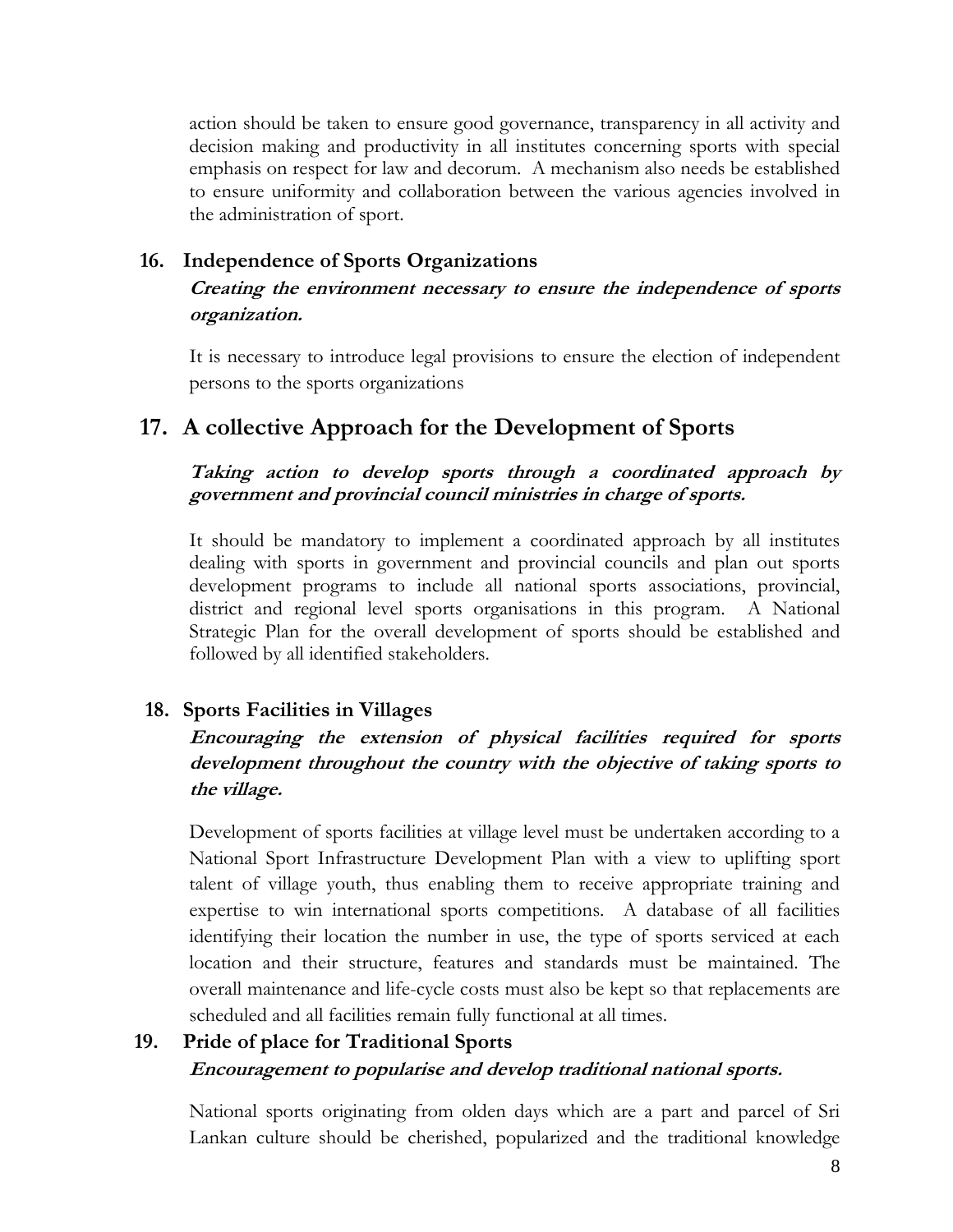about them preserved in society and protected for posterity. A programme of collecting and listing them should be commenced for their conservation.

#### **20. Human Resources Development for Productivity**

**Up-skilling people, developing capacity and human resources in the various fields of Sport serves to establish an effective sports system that can be employed by public institutions working for sports development.**

Performing management development activities directed at improving productivity in Government institutions involved in sports promotion and activities particularly leading to human resource development in such institutions are to be encouraged. It is imperative to establish an Accreditation and Licensing System whereby people are encouraged to obtain technical and administrative training in sport, follow pathways to upgrade their competence, secure higher levels of qualification and are able to be recognised through certification. A database must record the number of persons engaged as coaches, officials and administrators at the various skill levels, the locations at which they are deployed and continually update them with new developments applicable to their area of work.

#### **21. Assistance of Volunteers to sports**

# **Encouraging citizens to volunteer in sport must be developed and encouraged.**

A System to

(a) recruit

(b) retain and

(c) evaluation of volunteers who are involved in sport must be established. This will help to increase the number of persons working on a daily basis and cost effectively support all sports agencies in the delivery of their programs throughout the country.

### **22. Sports Medical Facilities for All**

## **Providing assistance for the extension of sports medical facilities throughout the country.**

Action should be taken to provide sports medical facilities at Provincial and District levels to service all those who are engaged in sports activities. Steps should also be taken to provide an educational service to athletes and coaches with medical knowledge so that injury is in the first place prevented, rehabilitation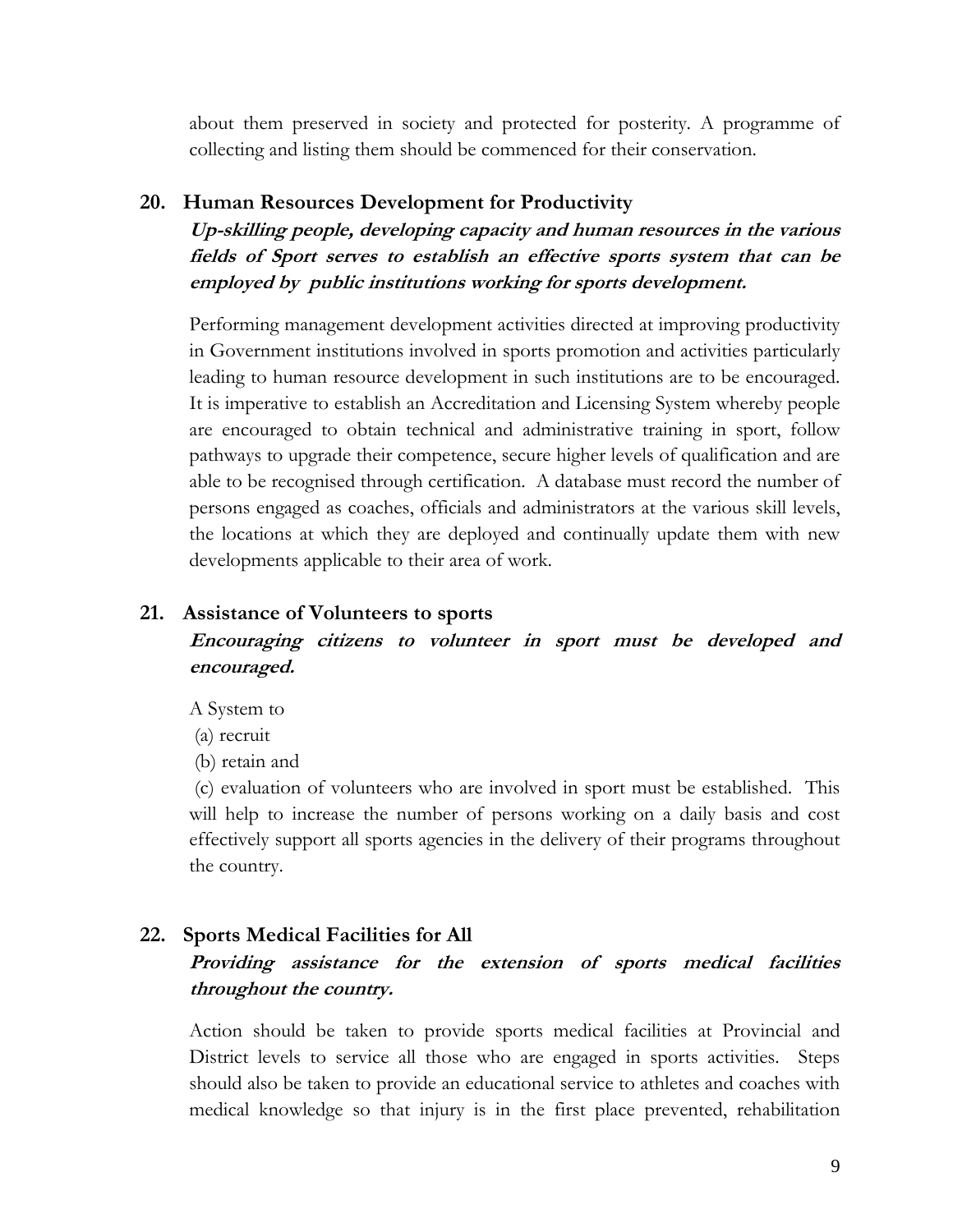better managed and sport medical guidance given to support the attainment of elite level performance in competition.

## **23.Adherence to International Standards and Conventions**

**Encouragement will be given to all sports associations and institutions involved in the development of sports to comply with the International Olympic Charter, the strict following of selection criteria and processes, the training and management of sports persons and to act in accordance with international regulations.**

Processes relating to selection, training, management, disciplinary action and the organization of sports events should be done according to international sports standards and all related work should be conducted honoring the International Olympic Charter.

## **24. Prohibition of use of Drugs and stimulants**

### **Laws regarding the use of prohibited stimulants and drugs will be implemented in terms of the World Anti Doping Agency.**

Action will be taken to ensure that the sports persons of Sri Lanka abide by the United Nations International Convention Against Doping in Sport and the World Anti Doping Agency's Code on the use of prohibited stimulants and drugs in sport. A sport drug education strategy will be implemented in the first instance while steps will also be taken in Sri Lanka to empower an institution to investigate, test and prosecute persons involved in the manufacture, distribution and / or use of drugs prohibited in sport.

## **25. Government Assistance for International Competition**

### **Sports persons taking part in SAARF Games, Asian Games, Commonwealth Games and Olympic Games to be given total government assistance.**

Total government assistance will be given in accordance with a prescribed system to sports persons who participate in major International Competitions as well as for government and other sports association officials who are required to participate in them. The provision of such assistance must be contractual whereby the recipient of such assistance must abide by pre-determined conditions that are agreed to in advance and similarly an agreed service to the country is provided as appropriate upon their return.

### **26. Talented sports persons to be given higher education privileges**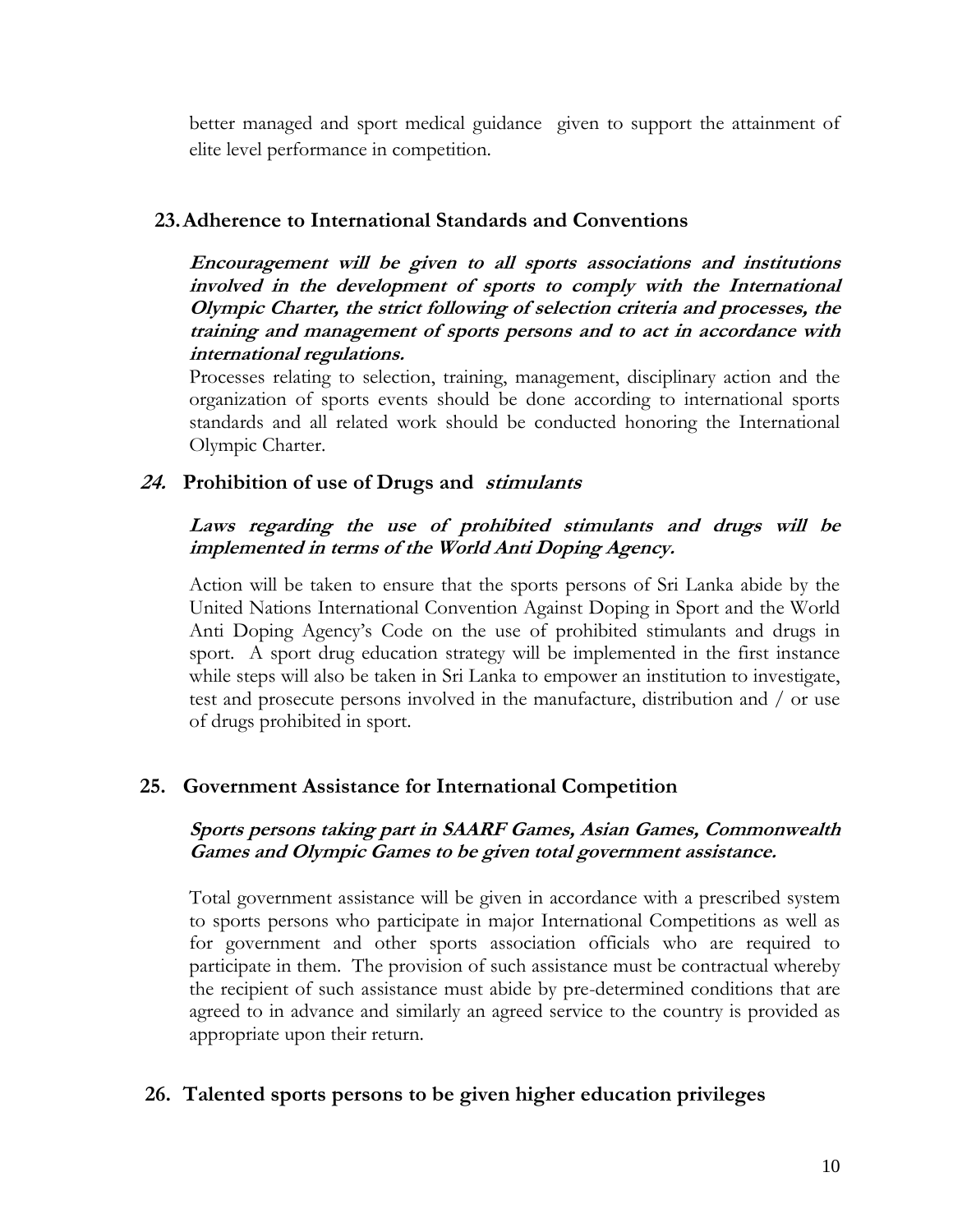#### **School children who win national sports competitions should be given special privileges to enter universities and other institutes of higher education.**

When seeking admission to universities and other institutes of higher education privileges should be afforded to those who have won National and International level achievements.

### 27. **Athlete career education**

### **Special assistance and concessions will be granted to athletes who win and achieve set performance levels at national sports competitions to further themselves when their term of competing in sport ends.**

Athletes who devote much of their early life to long spells of training and competition will be granted special privileges and concessions to complete their normal school education and to gain entry to in university courses and other educational institutions conducting courses of study which facilitate future employment.

## **28. Higher Education and research in Sport**

### **Assistance will be provided for the development of national institutes awarding degrees, post graduate degrees, conducting research and encouraging work in collaboration with similar local and international institutes.**

Acting in collaboration with national and international universities and research institutes that award degrees, post graduate degrees and conduct research activities in sports, the National Sports Academy and the National Institute of Sports Science will be restructured so that courses in Sports Science, Sport Medicine and in allied fields may be commenced at Sri Lankan Universities and undergraduate and postgraduate degrees may be awarded.

## **29. Special privileges for World Class Sportspersons**

## **Winners at major international events will be given special concessions to secure government jobs in the sports sector and special incentives provided to get employment in the private sector.**

In providing employment opportunities in the Public Sector as well as in the Private Sector, special privileges will be given to those who have won local and international sporting events of a particular standard and special concession will also be granted to assist them with participation in training and competition whilst being employed.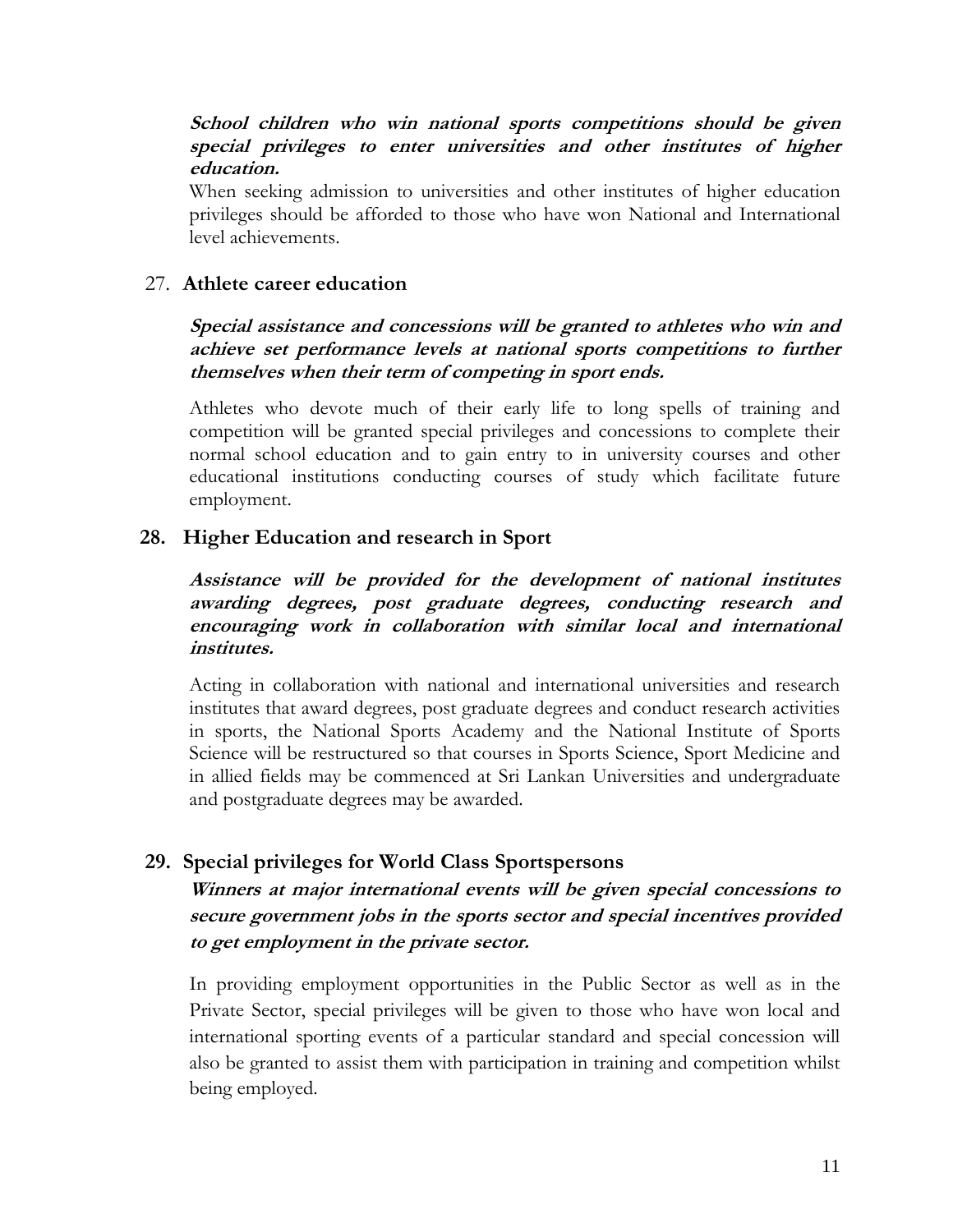#### **30. Recognitions of Veterans**

**Veteran sportspersons who have won laurels at SAARC Games, Asian Games, World Championships, Commonwealth Games and Olympic Games to be honoured**

In recognition of all proficient sportspersons who have won at major international competitions, national awards will be given to them together with financial incentives in accordance with prescribed regulations.

### **31. Assistance of the Veterans in Sport**

**While encouraging proficient sportspersons who have won international awards to remain active in sport, they will be gainfully employed so that their expertise could be shared with new comers.**

Systematic programs will be organised to enable proficient sports persons to be made available through employment to share their expert knowledge and experience with new developing sportspersons.

## **32. Protection of Proficient Sports Persons**

**Introduction of a social security program for sportspersons who have won national and international awards and bestowed credit to Sri Lanka.**

An appropriate national conservation program aimed at the protection and welfare of sportspersons who have sacrificed much, won national and international awards and have brought credit to Sri Lanka must be established.

## **33. An Independent Tribunal for Sports An independent Tribunal and an Arbitration Board will be set up to inquire to in disputes regarding sports**

An independent Tribunal and an Arbitration Board will be established to settle disputes arising in the sports field and disciplinary matters to be attended to in an independent and transparent manner.

## **34. Tax Exemption for Sports**

**Sports material and equipment imported by National Sports Associations and government institutions dealing with sports to be exempted from all taxes.**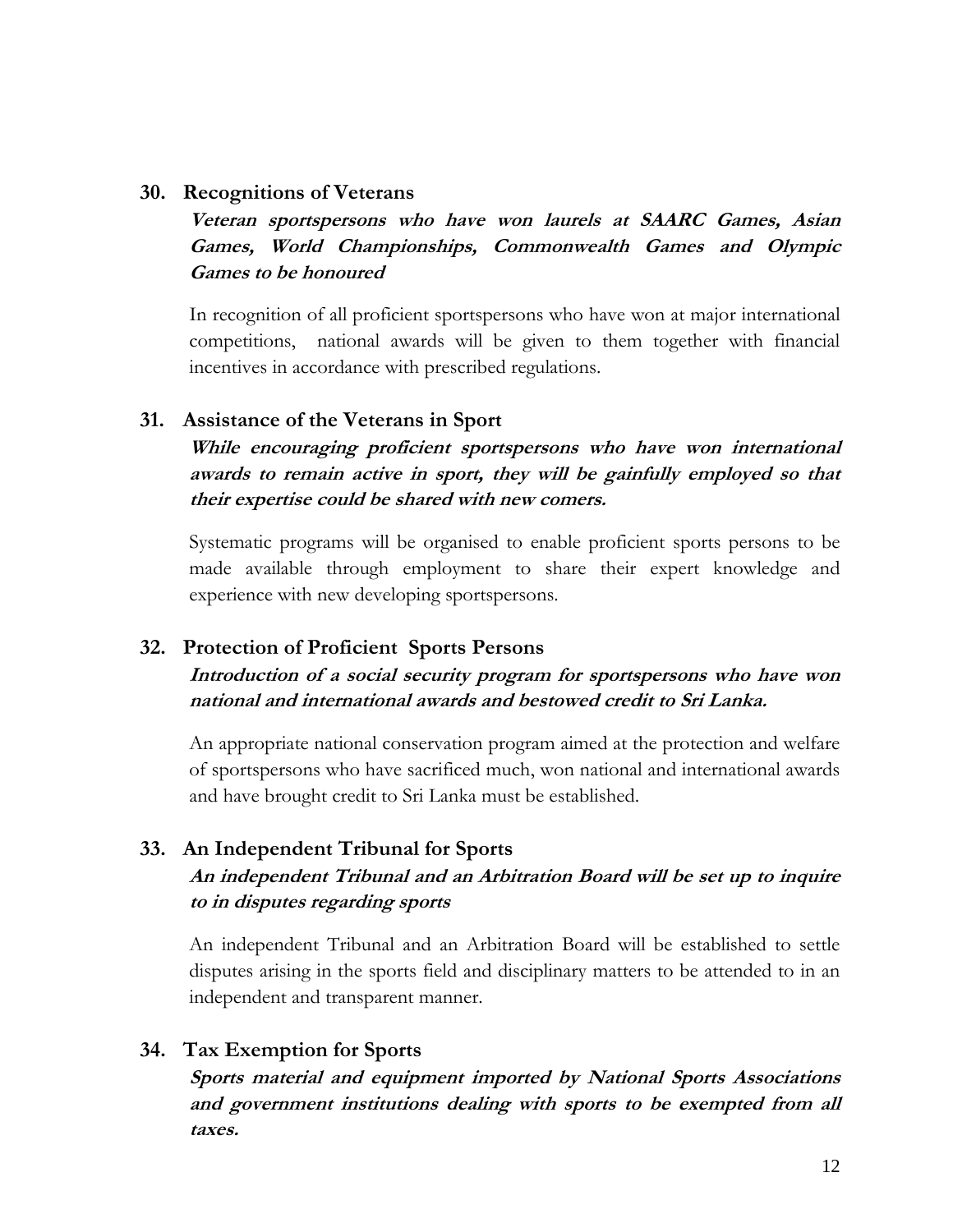Sports materials and equipment, sports medical equipment, medicine and nutrients imported by Government institutions relating to sports for the use of sports associations and their members must be given tax exemption.

### **35. Tax Relief to those who Assist Sports**

## **Tax relief to be granted to private institutions which provide various forms of assistance for the development of sport.**

Upon authentication by the Ministry of Sport, Tax relief should be granted to the private sector which provides various forms of assistance to relevant government institutions and sports organisations for the development of sports.

## **36. Commercial basis for Sports Associations Maintenance of economically viable Sports Associations as productive units.**

Encouragements to be given to develop sports associations as commercially viable units in order to develop a sports related economy.

### **37. Opportunities for sports in each Workplace**

## **The utilisation of Sport in the work place must be encouraged and the achievement of benefits within the workforce realised.**

Sport impacts positively on the health, wellbeing and morale of the workforce. For this purpose it is necessary to provide the time, necessary facilities, support and environment required by the work force.

### **38. Priority for Sports in the Mass Media**

.

**Positive media coverage for sports and sportspersons, publishing sport education material and creating enthusiasm among the masses is a role media outlets must be encouraged to undertake. The media must adequately promote and offer ongoing support for the development of Sport by ensuring balanced, impartial and constructive reporting of sport news, sport material and matters related to sportspersons and sports officials.**

The print and electronic media must give wide scale and constructive coverage to popularise sport among the people in a manner that people are informed and are attracted to participate in sport. The training of Sports Journalists and ongoing interaction must follow a strategic path.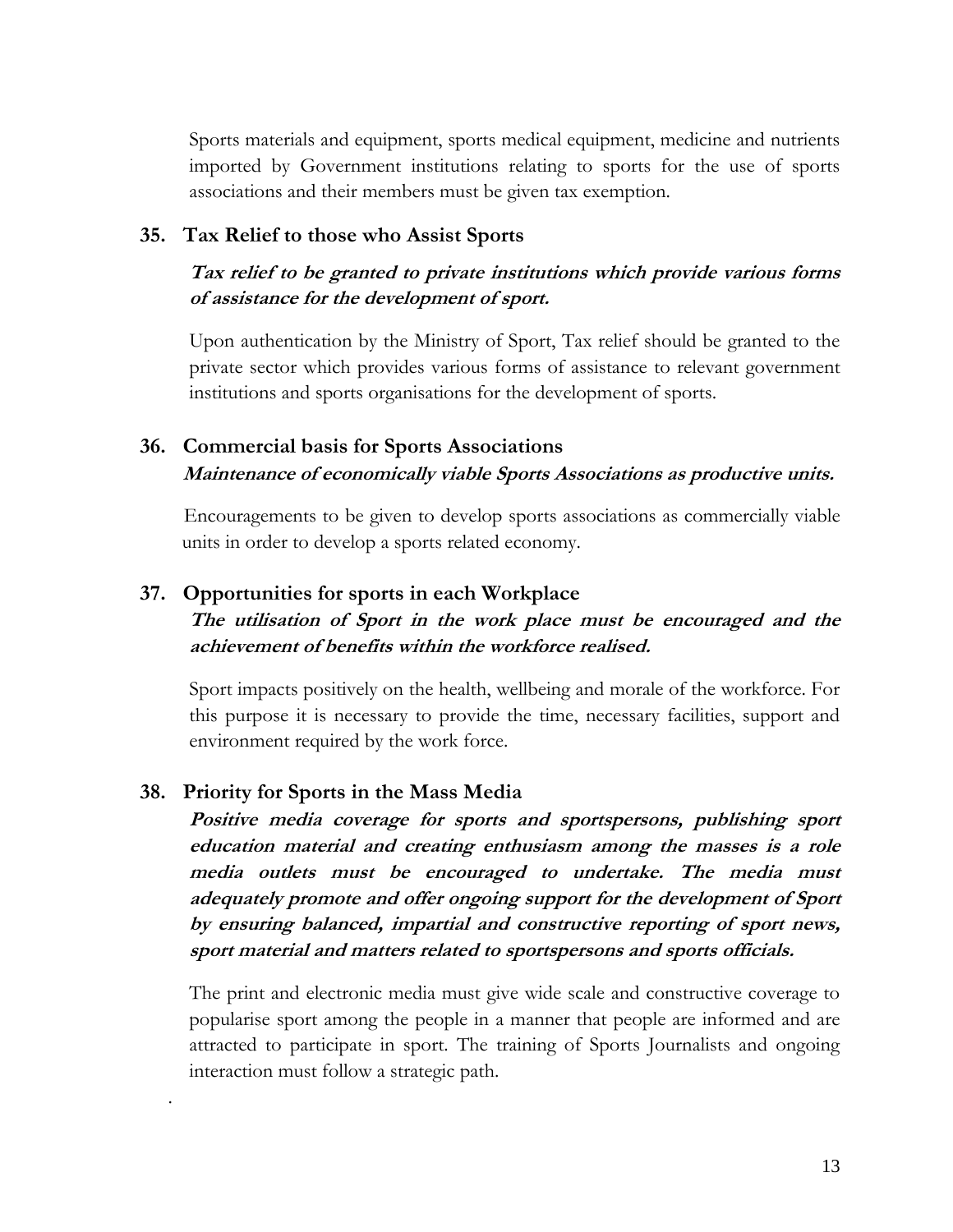#### **39. A National Sports Information Centre and Muséum**

**A National Sport Information Centre equipped with modern technology and adequate resources for the accessing and capturing of all necessary information on local and foreign sports news, sport technical information and developments, research and statistics, rules and regulations governing sports must be established.**

While the National Sports Information Centre (NSIC) collects and stores all necessary information, statistics and data, it must establish a mechanism to disseminate relevant information to athletes, coaches, officials and administrators in a timely manner so that they are regularly updated with modern trends and can benefit from new knowledge. It will also be a function of the NSIC to conserve and display historical sports documents, visual images, material, equipment and other appropriate artefacts for prosperity.

#### **40. Code of Ethics for Sports**

## **Introduction of a code of ethics pertaining to sports which should be followed by all involved in sports.**

A code of ethics should be introduced to the sports to be declared and followed by al concerned in order to protect its honour and integrity so that all persons abide by it.

#### **41. Sri Lanka to be an Ideal Venue for Sports**

## **Sri Lanka will be marketed as an ideal location to hold international sports events and will be encouraged to build a sport tourism industry.**

Using the central location of Sri Lanka, its natural attributes and its vast resources, Sri Lanka should be made an attractive venue to hold international sports competitions through which the new medium of sport tourism can be developed so as to generate an economic impact.

#### **42. Sports for Tourist Attraction**

#### **Providing assistance to encourage sports which can attract tourists**